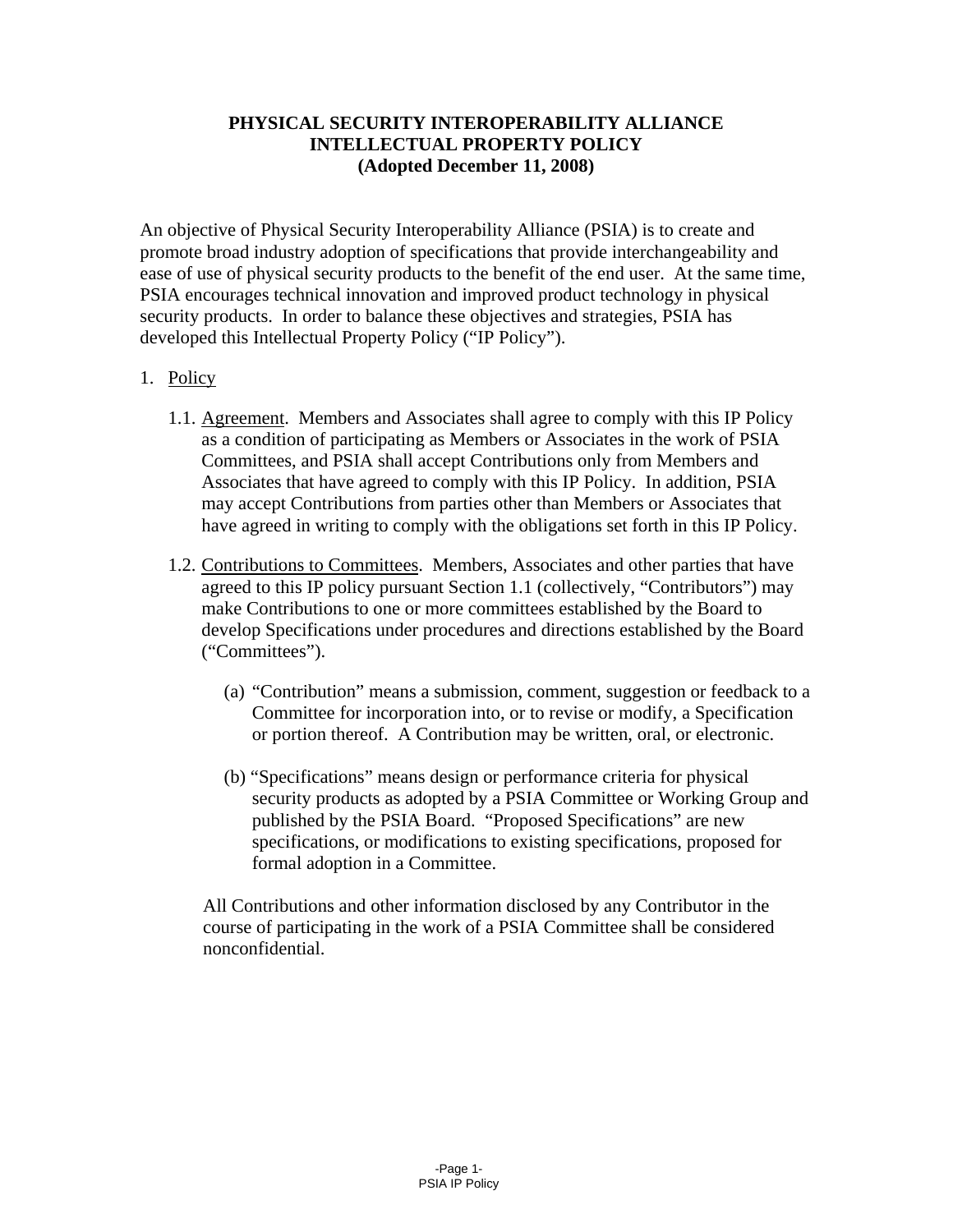- 1.3. Copyright Ownership and License. PSIA shall own the copyright in PSIA Specifications. Each Contributor shall own the copyright in Contributions it makes to PSIA Committees, and shall grant, or shall cause its applicable Affiliates to grant, to PSIA a worldwide, royalty-free, non-exclusive, perpetual, fully-paid, irrevocable copyright license under copyrights in its Contribution to incorporate the Contribution into the Specification, and to use, copy, disclose, publish and distribute the Contribution, or modify or create derivative works of the Contribution, solely as part of the Specification.
- 1.4. Disclosure and Licensing for Contributions. A Contributor shall provide written assurance at the time a Contribution is made to a Committee that, in the event a Specification incorporates or is based on the Contribution, the Contributor will, upon request, license, or cause an applicable Affiliate to license, on reasonable and nondiscriminatory terms on a reciprocal basis any and all of its Essential Patent Claims (as defined in Section 1.6) embodied in or reading on the Contribution, solely for purposes of implementing a Specification that incorporates the Contribution in a product that complies fully with all required portions of the Specification (and not extending such license rights to any portion or function of a product not required to comply with the Specification). PSIA will provide a form to be completed and signed by Contributors or their Affiliates, as applicable, for this purpose. In addition, at the time a Contribution is made or at any time thereafter, the individual representing a Contributor making a Contribution shall disclose to the relevant Committee any patent rights of Contributor or its Affiliates personally known to the individual which, in the judgment of the Contributor, would constitute Essential Patent Claims if the Contribution were ultimately incorporated in a Specification. No Contributor or individual representative shall be required to conduct a patent search with respect to the Contribution, however.
- 1.5. Review of Proposed Specifications. To ensure that Members and Associates have an opportunity to review a Proposed Specification under consideration for adoption, for intellectual property as well as technical or other matters, the Committee shall circulate a Proposed Specification for that purpose to all Members and Associates participating in the work of that Committee (collectively, for purposes of this Section 1.5, "Participants") at least thirty (30) days prior to any vote to adopt the Proposed Specification. Within that thirty (30)-day review period, each Participant that has participated in the work of that Committee shall review the proposed Specification, and shall disclose to the Committee any patent rights of Participant or its Affiliates that are personally known to the Participant's representative which, in the judgment of the Participant, constitute Essential Patent Claims necessary to implement the Proposed Specification. No Participant or individual representative shall be required to conduct a patent search for that purpose, however. Additionally, no Participant shall have any obligation of disclosure or licensing under this Section 1.5 with respect to Specifications or Proposed Specifications which are under consideration by a Committee in which the Participant does not participate.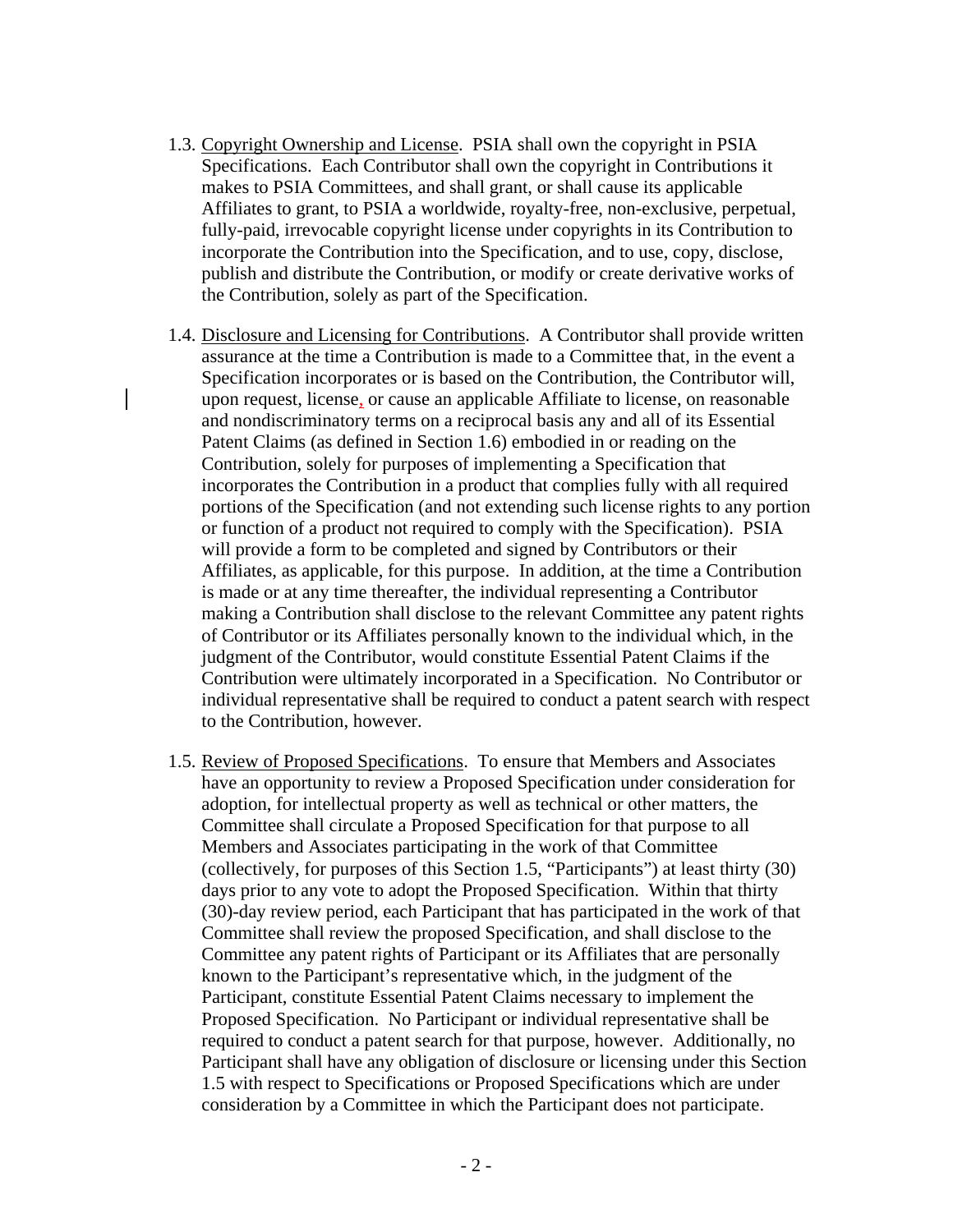Within the same thirty (30)-day review period, each Participant shall provide a written assurance with one or both of the following statements:

- (a) If the Proposed Specification is adopted, Participant will, upon request, license, or will cause its applicable Affiliates, on reasonable and nondiscriminatory terms on a reciprocal basis any and all of its Essential Patent Claims (subject to any exclusions declared pursuant to Section 1.5 (b) below), solely for purposes of implementing the Specification in a product that complies fully with all required portions of the Specification (and not extending such license rights to any portion or function of a product not required to comply with the Specification).
- (b) Solely with respect to one or more portions of the Specification not based on Participant's own Contributions, Participant is unwilling, or is unwilling or unable to cause its applicable Affiliate, to license Essential Patent Claims on the terms set forth in Section 1.5(a) above.

In the event Participant makes a statement pursuant to Section 1.5(b) above, Participant will identify with reasonable particularity the portions of the Proposed Specification to which it objects and the relevant Essential Patent Claims of Participant that Participant believes are infringed by such portions of the Proposed Specification. The Participants will then cooperate in good faith to attempt to resolve the concerns of the objecting Participant within thirty (30) calendar days of the date of the statement of objecting Participant made pursuant to this Section 1.5. If the Participants are unable to resolve the objecting Participant's concerns within such thirty (30)-day period, the objecting Participant may withdraw from the relevant Committee. If a Participant makes a statement under Section 1.5(b) more than once, the PSIA Board of Directors may require such Participant to withdraw from the PSIA. Notwithstanding any withdrawal from a Committee or the PSIA, the objecting Participant's licensing obligations with respect to its and its Affiliates' Contributions under Section 1.3 hereto shall survive such withdrawal.

1.6. Essential Patent Claims. "Essential Patent Claims" shall mean claims in any patent or patent application that a Contributor owns or controls which would necessarily be infringed by implementation of the Specification. A claim is necessarily infringed only when there is no technically feasible non-infringing alternative for implementing the required portions of the Specification.

The following shall not be deemed to constitute Essential Patent Claims:

- (a) claims other than as set forth above even if contained in the same patent as Essential Patent Claims;
- (b) claims which would be infringed only by
	- (i) portions of an implementation that are not required by the Specification, as applicable;
	- (ii) enabling technologies that may be necessary to make or use any product or portion thereof that complies with the Specification, as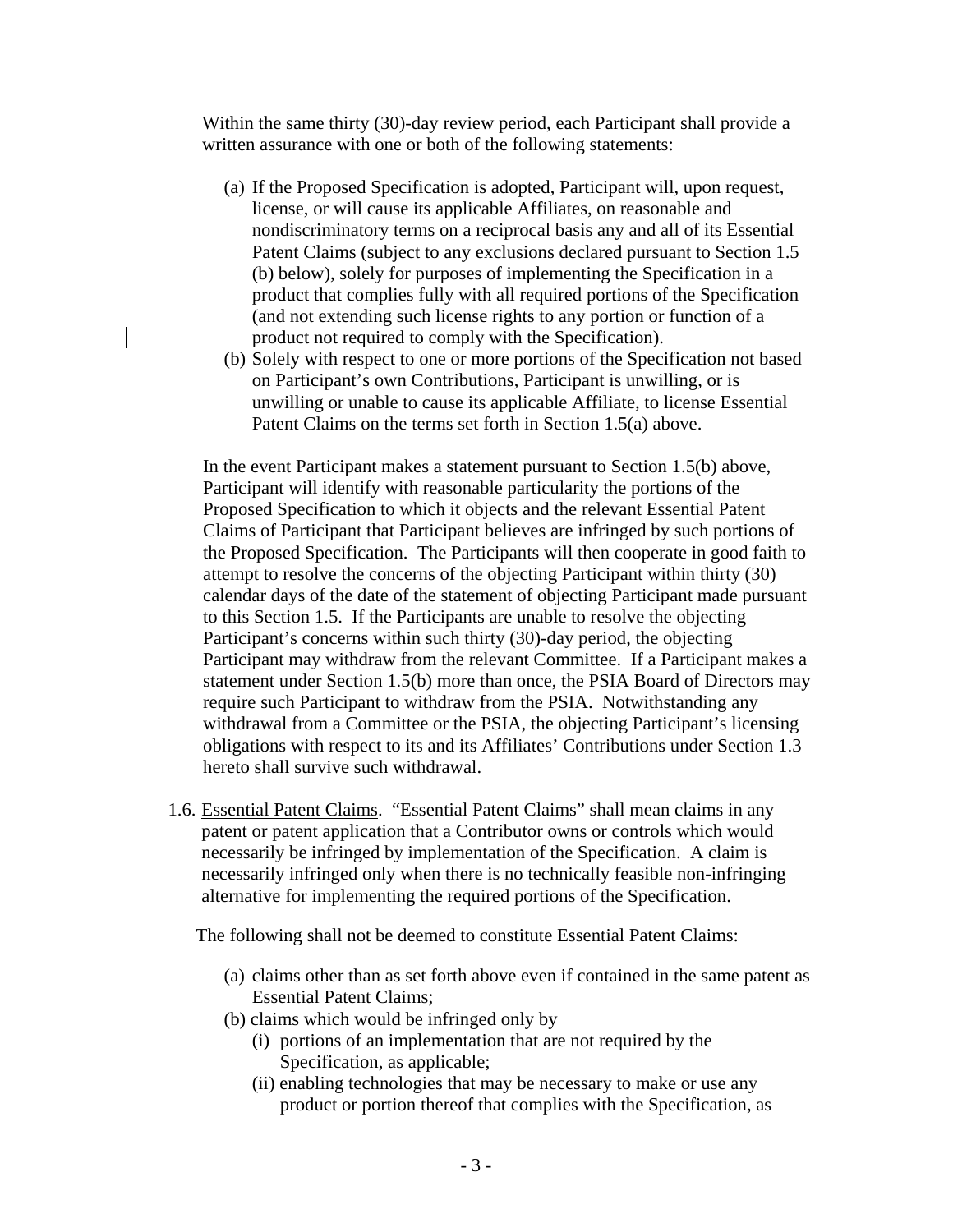applicable, but are not themselves expressly set forth in the Specification, as applicable (e.g., compiler technology, object oriented technology, basic operating system technology, networking technology, and the like);

- (iii) claims that would be infringed by the implementation of technology developed elsewhere and merely incorporated by reference in the body of the Contribution or Specification, as applicable; and
- (iv) claims that would be infringed solely by implementation of an optional implementation example contained in the Contribution or Specification, as applicable.
- 1.7. PSIA Responsibility. PSIA is not responsible for identifying all Essential Patent Claims which may relate to a Specification, or for conducting inquiries into the legal validity or scope of Essential Patent Claims brought to its attention. For any patent licenses made available pursuant to this Policy, the determination of specific license terms and conditions, and evaluation of whether such license terms and conditions are reasonable and nondiscriminatory are not matters that are properly the subject of discussion or debate at a meeting of the committee considering the specification.
- 1.8. Affiliates. For purposes of this IP Policy, "Affiliate" of a Contributor or Participant means any entity , whether incorporated or not, which is controlled by, under common control with, or controls such Contributor or Participant, where "control" means the ability, whether directly or indirectly, to direct the affairs of another by means of ownership, contract, or otherwise.
- 2. Notices.

Notices in substantially the following form shall be included on all PSIA Specifications:

- (a) THIS DOCUMENT IS AN AUTHORIZED AND APPROVED PUBLICATION OF PSIA. THE SPECIFICATIONS CONTAINED HEREIN ARE THE EXCLUSIVE PROPERTY OF PSIA BUT MAY BE REFERRED TO AND UTILIZED BY THE GENERAL PUBLIC FOR ANY LEGITIMATE PURPOSE, PARTICULARLY IN THE DESIGN AND DEVELOPMENT OF WRITABLE OPTICAL SYSTEMS AND SUBSYSTEMS. THIS DOCUMENT MAY BE COPIED IN WHOLE OR IN PART PROVIDED THAT NO REVISIONS, ALTERATIONS, OR CHANGES OF ANY KIND ARE MADE TO THE MATERIALS CONTAINED HEREIN.
- (b) COMPLIANCE WITH THIS DOCUMENT MAY REQUIRE USE OF ONE OR MORE FEATURES COVERED BY THE PATENT RIGHTS OF A PSIA MEMBER, ASSOCIATE OR THIRD PARTY. NO POSITION IS TAKEN BY PSIA WITH RESPECT TO THE VALIDITY OR INFRINGEMENT OF ANY PATENT, COPYRIGHT OR OTHER INTELLECTUAL PROPERTY RIGHT, WHETHER OWNED BY A MEMBER OR ASSOCIATE OF PSIA OR